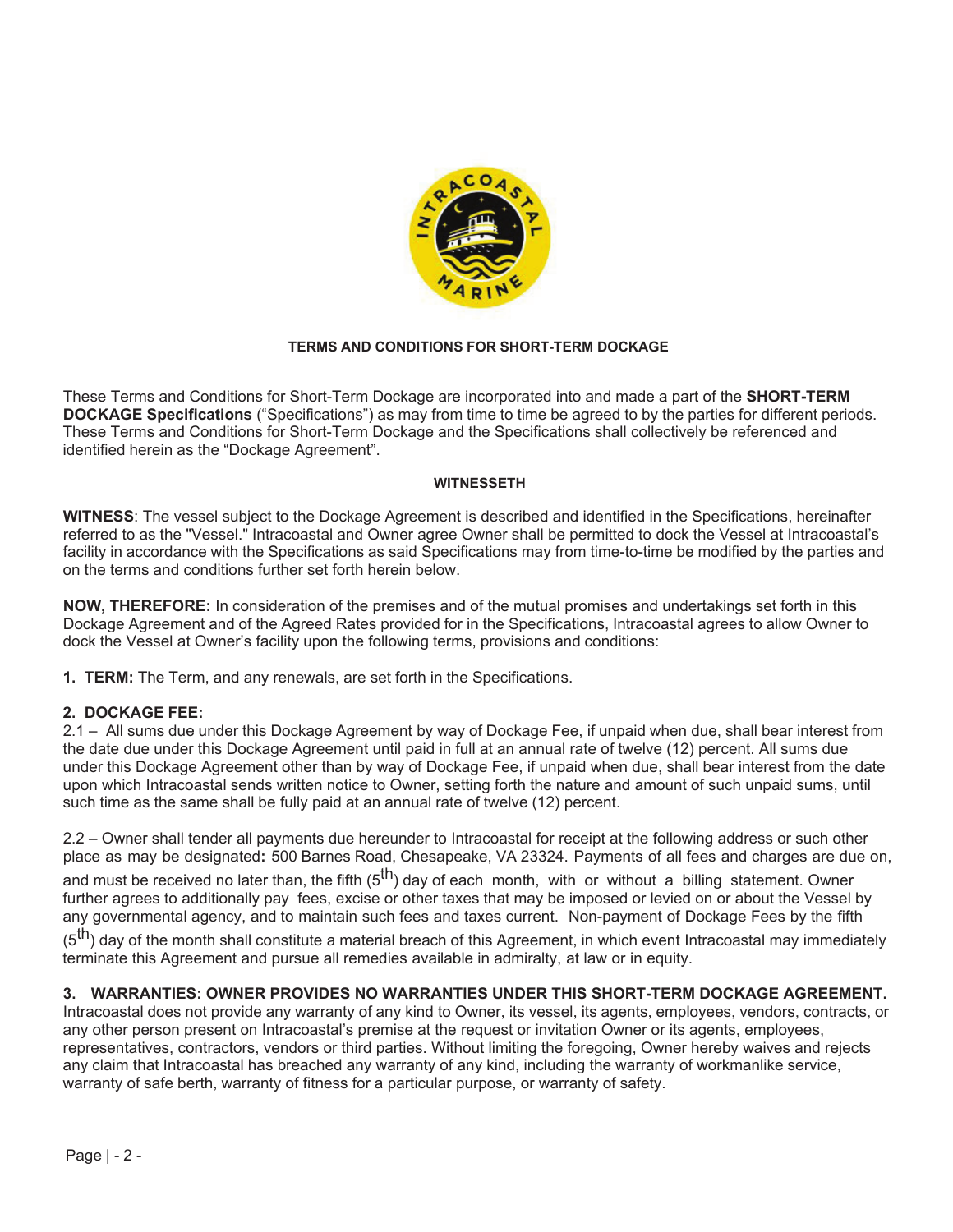# **4. ENVIRONMENTAL MATTERS:**

4.1- Owner shall prohibit and prevent anyone from throwing, discharging or depositing from the Vessel any refuse matter, oil, spirits, inflammable liquid, oily bilge water or other contaminants or unlawful substance into the water. In the event of a discharge of oil or other contaminant, the Owner is required to immediately notify Intracoastal, the U.S. Coast Guard and all other agencies, as required by law. Owner shall also immediately take all necessary actions to remove spilled substances from the water and from all pilings, vessels and other surfaces impacted by the spill. The Owner shall if necessary retain the services of a professional pollution response company at Owner's sole expense.

4-2 - Open containers of paints or other maintenance supplies are prohibited anywhere except on board the Vessel, and then only when in use. Liquids must be stored only in sealed containers aboard the Vessel or off Intracoastal's premises.

4-3 – Owner shall maintain a proper fire watch, consistent with applicable regulations and prudent maritime practice, in the event welding or other hot work is to be performed on or adjacent to the Vessel.

### **5. SECURING THE VESSEL:**

5.1 - Owner shall at all times be responsible for safety and securing the Vessel. Intracoastal does not provide line handling services and will not tend lines at any time. If Intracoastal determines, in its sole discretion, that the Vessel should be moved, lines added or adjusted, or any other measures must be taken to prevent injury to personnel or damage to Intracoastal's facility or Vessels moored, docked, or otherwise present at the facility and the Vessel is unmanned and the Owner is unable or unwilling to respond in a timely manner, Intracoastal may, but is not required, and in its sole discretion, take whatever steps it believes are necessary to prevent such injury or damage. Owner shall reimburse Intracoastal for any such efforts, and Owner shall indemnify and hold Intracoastal harmless from any and all claims or liabilities arising from or related to such efforts by Intracoastal or its employees.

5.2 – Intracoastal shall have no responsibility or obligation to take any action in advance of or during a storm or inclement weather of any kind, or unusual or extreme tide conditions.

### **6. INTRACOASTAL'S FACILITY:**

6.1 – Owner has, or has had the opportunity to, thoroughly investigate all aspects of Intracoastal's facility, including without limitation, parking areas, docks, walkways, and the berth to be used by the Vessel, and Owner has independently determined the facility is satisfactory for Owner's purposes. Intracoastal's facility, including berthing areas and adjacent waters, and all other areas, are provided AS IS WHERE IS, without representations or warranties of any kind. Intracoastal DOES NOT WARRANT THE BERTH OR ADJACENT WATERS TO BE SAFE FOR THE VESSEL.

6.2 – Owner will indemnify and hold Intracoastal harmless from any and all claims or liabilities for personal injury, death, and property damage, including any damage to the Vessel, suffered by Owner's agents, employees, agents, representatives, vessel crew, vendors, contractors, subcontractors or other persons arising from their presence on Intracoastal's facility at Owner's request, invitation or direction, and will reimburse Intracoastal for any and costs, including attorneys' fees and liability settlements or judgments, arising from same.

6.3 – In the normal course, a security gate for access to Intracoastal's facility will be closed and locked outside normal business hours. Security code access will be provided to Owner to allow access beyond normal business hours. However, Owner agrees Intracoastal shall have no liability to Owner, its agents, employees, representatives, vessel crew, or the Vessel arising from or related to failure to close and lock the gate or breach of the gate or fence surrounding the facility.

6.4 – Owner's contractors, subcontractors, vendors or any other person on the facility at Owner's request, direction or invitation shall at all times by supervised by Owner's employees while on Intracoastal's facility.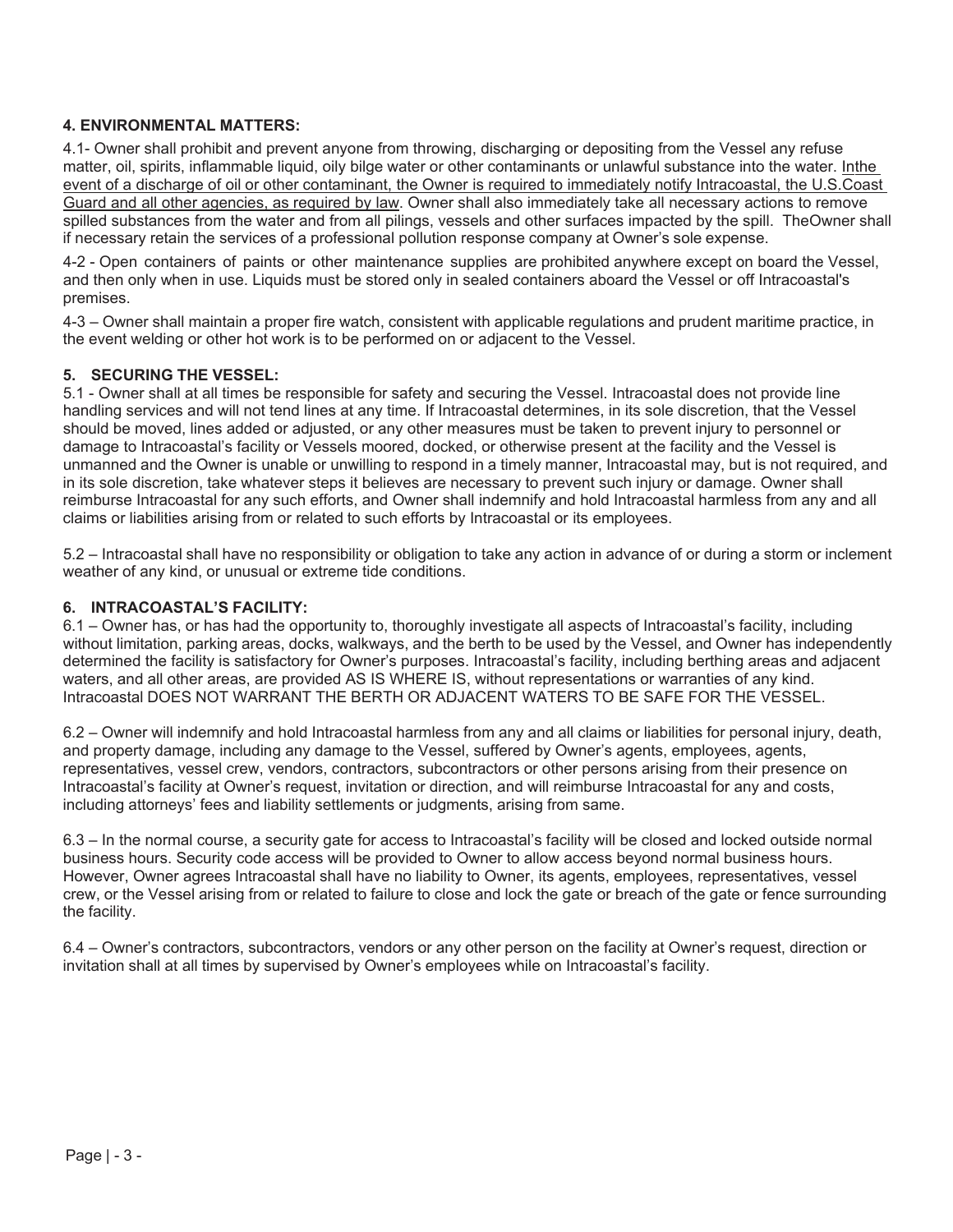# **7. INSURANCE:**

7.1- Owner shall, at Owner's sole expense, obtain and keep in full force and effect throughout the life of this Dockage Agreement, in good and solvent companies, the following insurance coverages:

- a) Hull/Machinery coverage ensuring the Vessel for the full market value of the Vessel with coverage including wreck removal.
- b) Protection & Indemnity insurance with a \$5,000,000 minimum limit of liability to include Collision & Towers liability and covering injuries to or of death of masters, mates, crews and maritime employees; the policy will name Intracoastal as an additional insured with a waiver of subrogation in Intracoastal's favor.
- c) Vessel Pollution Liability coverage with a \$1,000,000 minimum limit of liability.
- d) Workers Compensation and Employers Liability coverage for claims subject to the Virginia Workers Compensation Act and claims (including occupational disease) or subject to the Longshore & Harbor workers (USL&H) Act. Employers Liability limit insurance with a \$1,000,000 limit of liability; the policy will provide a waiver of subrogation in Intracoastal's favor.
- e) General Liability coverage with a \$1,000,000 minimum limit of liability per occurrence/\$2,000,000 aggregate for bodily injury, personal injury and property damage naming Intracoastal as an additional insured with a waiver of subrogation in Intracoastal's favor; and
- f) Automobile Liability (including all owned, leased, hired and non-owned) with a combined single limit for bodily injury and property damage of at least \$1,000,000. Policy will name Intracoastal as an additional insured with a waiver of subrogation in Intracoastal's favor.

Owner agrees to make available to Intracoastal copies of all cover notes, binders, and insurance policies and certificates thereof evidencing the insurance requested above upon request from Intracoastal. The protection and indemnity insurance or any other policy providing coverage for oil pollution shall be maintained with limits for liability not less than required by US Law. It is specifically understood and agreed the insurance coverages to be procured by Owner in accordance with the terms and provisions of this Section may contain provision for a deductible. Notwithstanding the stated minimum limits of coverage above, nor the existence of any such provisions for deductible, it is specifically understood and agreed by and between the parties that in no event shall the rights of others designated by Owner as named insureds to indemnity, defense and/or coverages as provided be diminished or impaired in any degree whatsoever.

7.2 - Owner will look solely to its insurers, but not to Intracoastal, in the event of any loss. Should any insurance coverage required by these Terms and Conditions be cancelled, revoked, denied, or fail for any reason, Owner shall be the insurer of last resort.

7.3 - Should Intracoastal satisfy and discharge or become liable to satisfy and discharge, any liability or claim in respect of which protection and indemnity, USL&H, or other form of liability insurance shall afford coverage, Intracoastal shall be entitled to receive directly from the insurer such sum as shall be or become payable by virtue of such insurance coverage, and Owner shall deliver to such insurer such order or other document as may be necessary to such direct payment.

**8. LIABILITY AND INDEMNITY:** Owner hereby releases Intracoastal, its officers, directors, agents, employees, affiliated parent and subsidiary companies, and vessels (collectively, "Intracoastal Indemnitees") from any liability for, and Owner will defend, indemnify and hold Intracoastal Indemnitees harmless from and against all suits, actions, claims, liabilities and demands *in personam* or *in rem*, and all loss and expense, including attorney's fees, based on bodily injury or death or property damage, whenever or howsoever occurring, suffered or incurred by Owner, its affiliates, its personnel, contractors, subcontractors, vendors and any other person on Intracoastal's facility at Owners request, direction or invitation, or the Vessel, regardless of how bodily injury or death or property damage is caused, and regardless of whether caused in whole or in part, either directly or indirectly, by the sole or concurrent negligence or fault or wrongful acts, or failures to act, on the part of Intracoastal indemnities or any other vessel on or adjacent to Intracoastal's facility. Owner agrees it has procured sufficient insurance coverage to protect itself from all such losses, and it will look solely to its own insurers for indemnity, coverage, or reimbursement. Owner further agrees to obtain a waiver of subrogation against Intracoastal Indemnitees in the event of such loss or expense. In any event, should there be a failure or denial of insurance coverage, or a finding of gross negligence or wanton and willful conduct, or for any other reason, Intracoastal Indemnitees shall have no liability in excess of \$100,000. This Section 8 shall supersede any other indemnity language herein to the extent it conflicts with this Section.

Page | - 4 -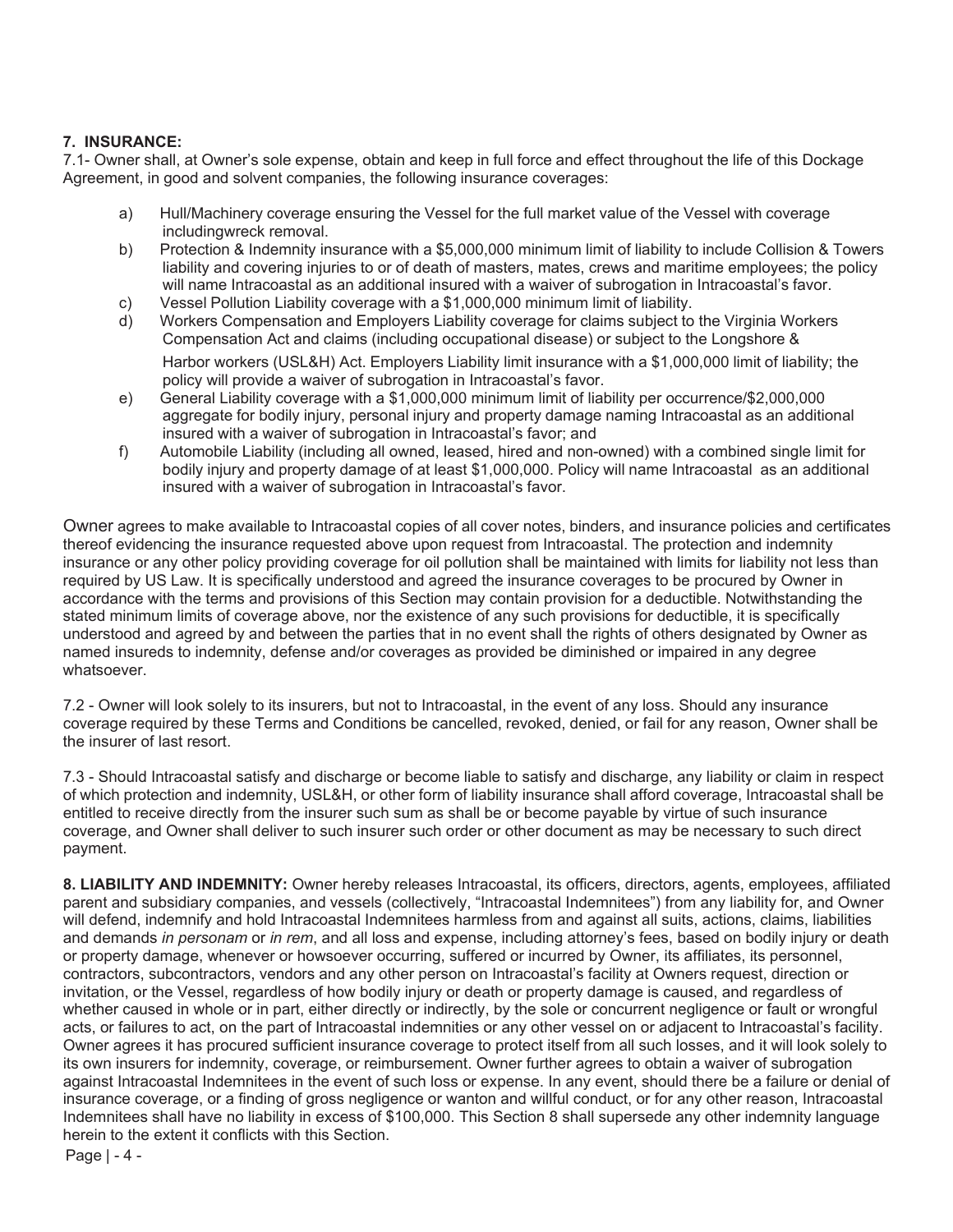**9. LIMITATION ACT:** Notwithstanding any provisions in this Short-Term Dockage Agreement to the contrary, Owner agrees it will not assert the benefits of the Limitation of Liability Act, 46 U.S.C. 30501 *et seq.* to avoid or limit any obligations it would otherwise have to Intracoastal.

## **10. INTRACOSTAL'S REMEDIES:**

- If Owner does not timely pay any portion of the Dockage Fee on or before the due date, or if within ten (10) days after written notice to Owner demanding that Owner effect performance of any material obligation (other than the obligation to pay the dockage fee) under this Dockage Agreement, or if Owner fails to fully do and perform any other material obligation then Intracoastal, in addition to any and all other rights and remedies in equity, admiralty, or at law which it might have, shall have the right at its option to terminate this Dockage Agreement. In such case, and without inany manner or to any degree whatsoever limiting, diminishing or otherwise affecting its rights or remedies otherwise provided for by law or elsewhere in this Dockage Agreement, Intracoastal shall have the right to demand and at once recover from Owner, and Owner hereby agrees to pay to Intracoastal on receipt of such demand, all reasonable costs and expenses incurred by Intracoastal, including attorneys' fees.

10.1 - In addition to all other remedies Intracoastal shall have a maritime lien upon all machinery, equipment, tackle, tools, accessories and other property placed, or carried in or upon the Vessel to secure full payment and satisfaction of all and any sums due or claimed by Intracoastal, from Owner pursuant to the terms and provisions of this Dockage Agreement or any breach or default by Owner.

**11. DAMAGES:** Intracoastal shall not in any event be responsible for special, consequential, incidental, exemplary or punitive damages, including, without limitation, extra expense, loss of profits, loss of use, whether resulting from negligence, breach of this Dockage Agreement, or otherwise by Intracoastal, its agents, employees or representatives.

**12. CHOICE OF LAW:** This Dockage Agreement shall be governed by and construed in accordance with the admiralty and maritime law of the United States or, where the maritime law is silent, the law of the Commonwealth of Virginia.

**13. ARBITRATION:** Should Owner assert any claim against Intracoastal, including its owners, employees, agents or representatives, arising out of this Agreement or any matter implicated by this Agreement or dockage of the Vessel, including any question of arbitrability of any issue, the matter in dispute shall be referred to three persons, one to be appointed by each of the parties hereto, and the third by the two so chosen who shall be the chairman of the panel of arbitrators; their decision or that of any two of them shall be final and for the purpose of enforcing any award, this Agreement may be made a rule of a court of competent jurisdiction. The proceedings shall be conducted in accordance with the Rules of the Society of Maritime Arbitrators, Inc. (SMA). The chairman shall be a member of the SMA. Any proceedings shall take place in Norfolk, Virginia unless the parties otherwise agree. The party whom the arbitrators declare to be the substantially prevailing party shall recover its costs and attorneys' fees from the opposing party, along with the fees and expenses of the arbitrators, in an amount to be determined by the arbitrators as being fair and reasonable. Should the sum claimed by Owner not exceed U.S. \$100,000.00 (exclusive of interest, costs and legal fees), the dispute is to be governed by the 'Shortened Arbitration Procedure' of the SMA, as defined in the Society's current Rules for such procedure, and the arbitrator under the shortened rules shall be selected by the SMA.

**14. NOTICES/NOTIFICATION:** Owner shall immediately notify Intracoastal if the Vessel is involved in a pollution incident, grounding, mechanical failure affecting safety or other incident causing or likely to cause damage to any part of Intracoastal's facility or any vessel docked, moored, or otherwise present at the facility, including any collision or allision. Owner shall remain liable to make all necessary notifications, including notifications to the Coast Guard and other government agencies, and Owner shall immediately and without delay provide notice to Intracoastal.

### **15. TOTAL AGREEMENT; MODIFICATIONS; SEVERABILITY; PARTIES; CAPTIONS; COUNTERPARTS:**

15.1 - This instrument, in conjunction with the Specifications, constitutes the entire agreement of the parties with respect to all matters and things mentioned and supersedes all prior Dockage Agreement agreements for the Vessel.

15.2 - It is expressly acknowledged and agreed by and between the parties that neither party has, nor is now, relying upon any collateral, prior or contemporaneous agreement, written or oral, assurance, representation or warranty, of any kind or nature as to or respecting the condition or capabilities of the Vessel and the other matters and things, rights or responsibilities fixed and described.